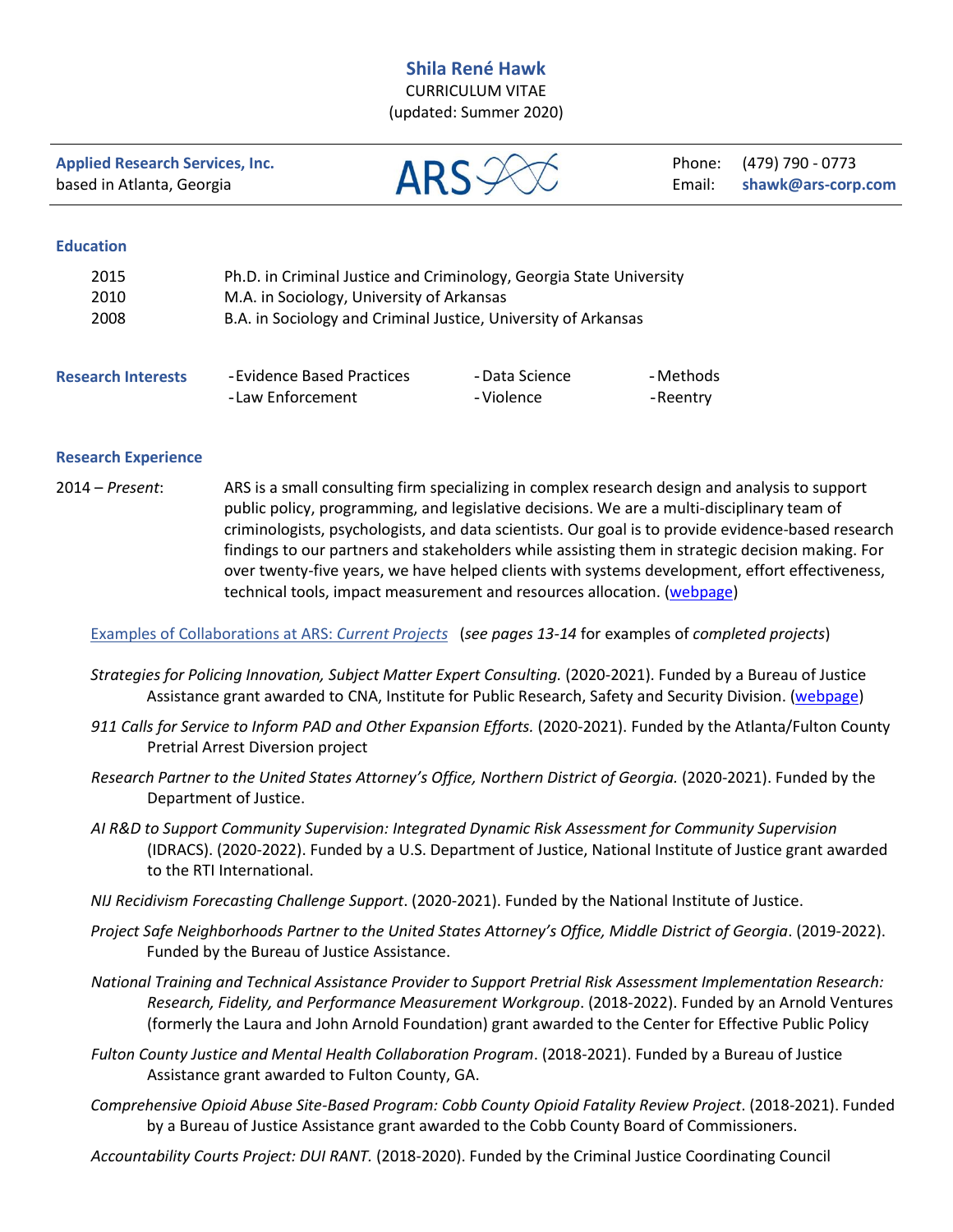- Identifying Predictors of Medicaid Eligibility in the County Jail Population. (2018-2020). Funded by the State Justice Statistics Program for Statistical Analysis Centers.
- *Justice and Health Collaboration Program: The Issue of Mental Health for Frequent Utilizers in the Fulton County Jail*. (2018-2020). Funded by a Bureau of Justice Assistance awarded to the Criminal Justice Coordinating Council
- *Strategies for Police Innovation, Atlanta. Program to Interrupt Violence thru Outreach and Treatment (PIVOT): A Hospital and Police Department Coordinated Project.* (2016-2019, 2020). Funded by a Bureau of Justice Assistance grant awarded to the Criminal Justice Coordinating Council. Extended to include a Cardiff Model Law Enforcement Expansion, with support from the Center for Disease Control.

#### Previous Research Appointments

| 2014-2015 | Principal Researcher. Atlanta Police Department Critical Incident Review Follow-up Project |
|-----------|--------------------------------------------------------------------------------------------|
| 2010-2014 | Georgia State University, Department of Criminal Justice and Criminology                   |
|           | 2012-2014, Research Staff. DeKalb County Criminal Justice Strategic Plan for the DA Office |
|           | 2011-2014, Managing Researcher. Atlanta Police Dept.: Critical Incident Review Project     |
|           | 2010-2014, Graduate Research Assistant                                                     |
| 2008-2010 | University of Arkansas, Department of Sociology and Criminal Justice                       |
|           | 2010, Research Associate. Corrections and Census Data Management                           |
|           | 2009, Lead Researcher. College Students' Perceptions of Police Data Collection             |
|           | 2009, Data Collection Team Leader, Northwest Arkansas United Way.                          |
|           | 2008, Graduate Research Assistant                                                          |
| annt anno | Boccarobor Horitogo Land Title of Narthwest Arkansas                                       |

2005–2008 Researcher. Heritage Land Title of Northwest Arkansas



# **Journal Publications**

- Evans, D., Hawk, S.R., & Rikey, C. (Forthcoming). "Domestic Violence Incidence in Atlanta, Georgia Before and During COVID-19" *Violence and Gender.*
- Mancik, A., Hawk, S. R., Jarvis, J.P., & Regoeczi, W. (2020). "Evaluating Fluctuations in Homicide: Crowdsourcing Trends and Assessing Sentiments of Change" *Journal of Crime and Justice.* DOI: 10.1080/0735648X.2020.1842790
- Hawk, S. R., Dabney, D. A., & Teasdale, B. (2020). Reconsidering Homicide Clearance Research: The Utility of Multifaceted Data Collection Approaches. *Homicide Studies.* DOI: 10.1177/1088767920939617
- Felix, S. N., Daigle, L. E., Hawk, S. R., & Policastro, C*.* (2020). Lesbian, Gay, and Bisexual Victims' Reporting Behaviors to Informal and Formal Sources. *Sexuality Research and Social Policy.* DOI: 10.1007/s13178-020-00456-8
- Meredith, T., Hawk, S. R., Johnson, S., Prevost, J. P., & Braucht, G. (2020). What Happens in Home Visits? Examining a Key Parole Activity. *Criminal Justice and Behavior*, *47*(5), 601-623. DOI: 10.1177/0093854820910173
- Hawk, S. R. & Dabney, D. A. (2019). Shifting the Focus from Variables to Substantive Domains when Modeling Homicide Case Outcomes. *Homicide Studies*, *23*(2), 93-125. DOI: 10.1177/1088767918807253
- Finn, M., Prevost, J., Braucht, G., Hawk, S. R., Meredith, T., & Johnson, S. (2017). Home Visits in Community Supervision: A Qualitative Analysis of Theme and Tone. *Criminal Justice & Behavior*, *44*(10), 1300-1316.<sup>1</sup> DOI: 10.1177/0093854817711209

<sup>&</sup>lt;sup>1</sup>Added to the Office of Justice Programs, National Criminal Justice Reference Service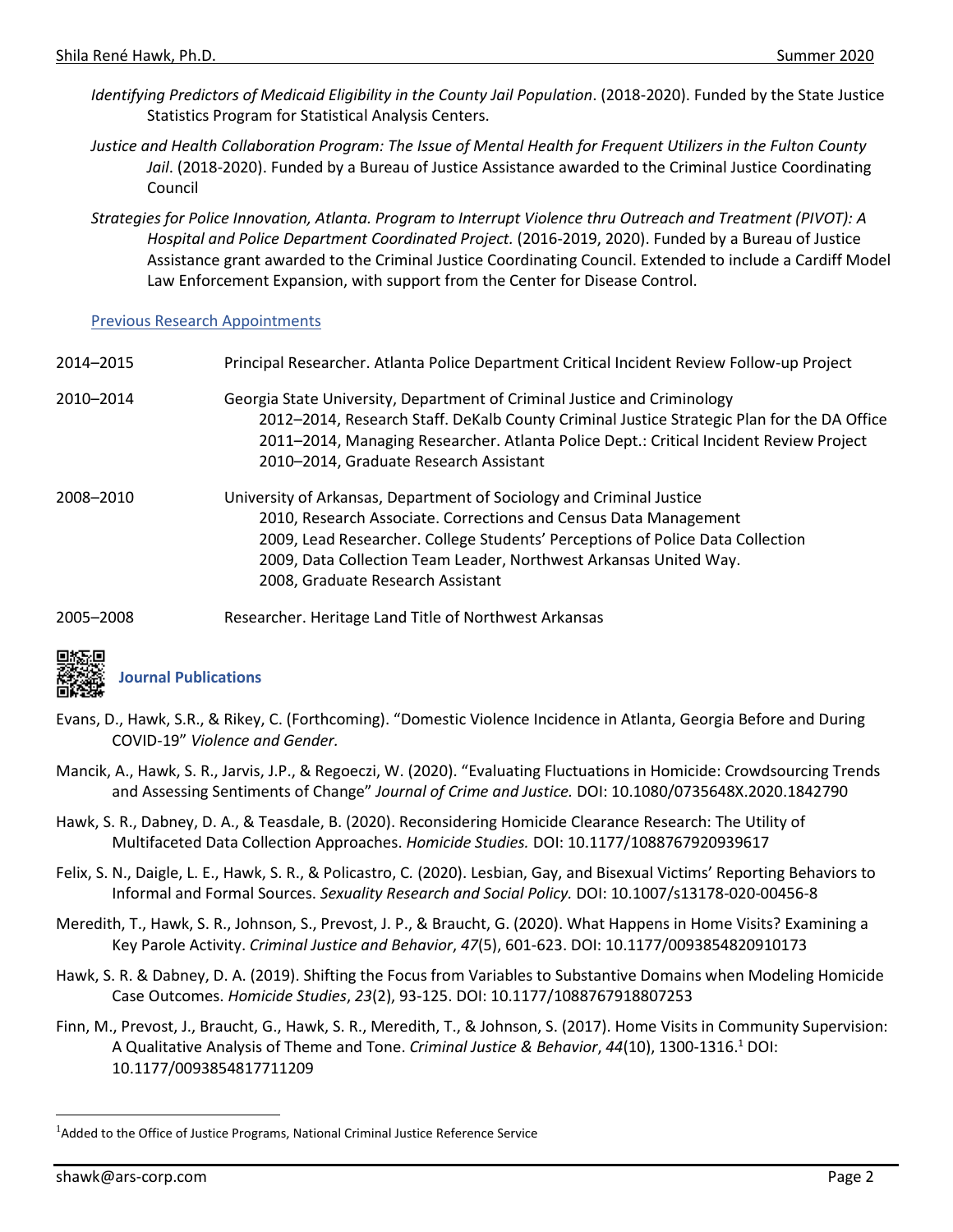- Teasdale, B., Daigle, L., Hawk, S. R., & Daquin, J. (2016). Violent Victimization in the Prison Context: An Examination of the Gendered Contexts of Prison. *International Journal of Offender Therapy and Comparative Criminology, 60*(9), 995-1015. 2 DOI: 10.1177/0306624X15572351
- Warner, B.D., Swartz, K., & Hawk, S. R. (2015). Racially Homophilous Social Ties and Informal Social Control. *Criminology, 53*(2), 204-230.<sup>3</sup> DOI: 10.1111/1745-9125.12066
- Hawk, S. R. & Dabney, D.A. (2014). Are All Cases Treated Equal?: Observations on How Homicide Detectives Orient to Their Work. *British Journal of Criminology,* 54(6), 1129-1147. DOI: 10.1093/bjc/azu056
- Dabney, D. A., Tewksbury, R., Copes, H. & *Hawk, S. R*. (2013). A Qualitative Assessment of Stress Perceptions among Members of a Homicide Unit. *Justice Quarterly* 30(5), 811-836.<sup>4</sup> DOI: 10.1080/07418825.2011.633542
- Hawk, S. R. & Bradley-Engen, M.S. (2012). The Role of Policing Education in College Student's Perceptions of Police. *Journal of Criminal Justice Education*, 23(2), 233-253. DOI: 10.1080/10511253.2011.641575
- Myrstol, B. A. & Hawk, S. R. (2011). In Search of Respect: Examining Arrestee Satisfaction with Police*. American Journal of Criminal Justice*. [36\(4\)](http://www.springerlink.com/content/1066-2316/36/4/), 371-391.<sup>5</sup> DOI: 10.1007/s12103-011-9111-9

#### **Journal Manuscripts in Progress**

Reitz, A. C. W., Hawk, S. R., Schwimmer, H., Hanna, T., Payne D. E. S. "Utilizing a Combined Hospital and Criminal Justice Database to Identify Risk Factors for Repeat Firearm Injury or Violent-Crime Arrest among Firearm Victims" *(Under Revise & Resubmit)*

Daigle, L. E. & Hawk, S. R*.* "Sexual Orientation, Revictimization, and Poly-victimization" (*Under Review)*

Hanna, T., Hawk, S. R., et al., "Novel Triangulation of Radiology Data in Firearm Violence Research"

| Featured in textbooks:                                                                                                                                  |
|---------------------------------------------------------------------------------------------------------------------------------------------------------|
| Ugwudike, P., Graham, H., McNeill, F., Raynor, P., Taxman, F. S., & Trotter, C. (Eds.). (2019). The Routledge Companion to Rehabilitative               |
| Work in Criminal Justice. Routledge.                                                                                                                    |
| Edwina, L. D. (Ed.). (2019). Community Risk and Protective Factors for Probation and Parole Risk Assessment Tools: Emerging Research                    |
| and Opportunities. Hershey, PA: IGI Global.                                                                                                             |
| <sup>2</sup> Added to the National Library of Medicine, National Century for Biotechnology Information                                                  |
| Featured in textbooks:                                                                                                                                  |
| Huebner, B. M. & Frost, N. A. (Eds.), (2019). Handbook on the Consequences of Sentencing and Punishment Decisions. NY: Routledge.                       |
| Armstrong, G. S., Branch, K. A., Cwick, J. M., Dretsch, E., Jones, T. R., Khan, S.,  & Spraitz, J. (2018). Contemporary Issues in Victimology:          |
| Identifying Patterns and Trends. Lexington Books.                                                                                                       |
| Hilinski-Rosick, C. M. & Lee, D. R. (Eds.), (2018). Contemporary Issues in Victimology: Identifying Patterns and Trends. NY: Lexington.                 |
| Daigle, L. (2018). Victimology: The Essentials. Thousand Oaks, CA: Sage Publications                                                                    |
| <sup>3</sup> Added to the National Institute of Justice: Library & Multimedia listings                                                                  |
| Added to the Office of Justice Programs, National Criminal Justice Reference Service                                                                    |
| Featured in textbooks:                                                                                                                                  |
| Liu, Z., & Lo, T. W. (2019). Understanding Crime in Villages-in-the-City in China: A Social and Behavioral Approach. Routledge.                         |
| Shoemaker, D. J. (2018). Theories of Delinquency: An Examination of Explanations of Delinquent Behavior. NY: Oxford University Press                    |
| Siegel, L. J. & Welsh, B. C. (2018). Juvenile Delinguency: Theory, Practice, and Law. (13 <sup>th</sup> Ed.) Lowell, MA: CENGAGE Learning.              |
| Siegel, L. J. (2016, 2018). Criminology: Theories, Patterns and Typologies. Lowell, MA: CENGAGE Learning.                                               |
| <sup>4</sup> Added to the Office of Justice Programs, National Criminal Justice Reference Service                                                       |
| Featured in textbooks:                                                                                                                                  |
| Oliver, W. M. (2017). Policing in America: An Introduction. NY: Wolters Kluwer                                                                          |
| Copes, H. & Pogrebin, M.R. (2017). Voices from Criminal Justice: Insider Perspectives, Outsider Experiences (2 <sup>nd</sup> Ed.). New York, NY: Taylor |
| & Francis Group                                                                                                                                         |
| R.D. Bachman, R.K. Schutt & P.S. Plass (Eds.), (2017). Fundamentals of Research in Criminology and Criminal Justice, Thousand Oaks: Sage.               |
| Giblin, M. J. (2014). Organization and Management in the Criminal Justice System. Thousand Oaks, CA: Sage Publications, Inc.                            |
| <sup>5</sup> Featured in textbooks:                                                                                                                     |
| Deflem, M. (Ed.). (2016). The Politics of Policing: Between Force and Legitimacy. Bingley, BD: Emerald Group Publishing Limited.                        |
| Reisig, M. D. & Kane, R. J. (Eds). (2014). The Oxford Handbook of Police and Policing. NY: Oxford University Press.                                     |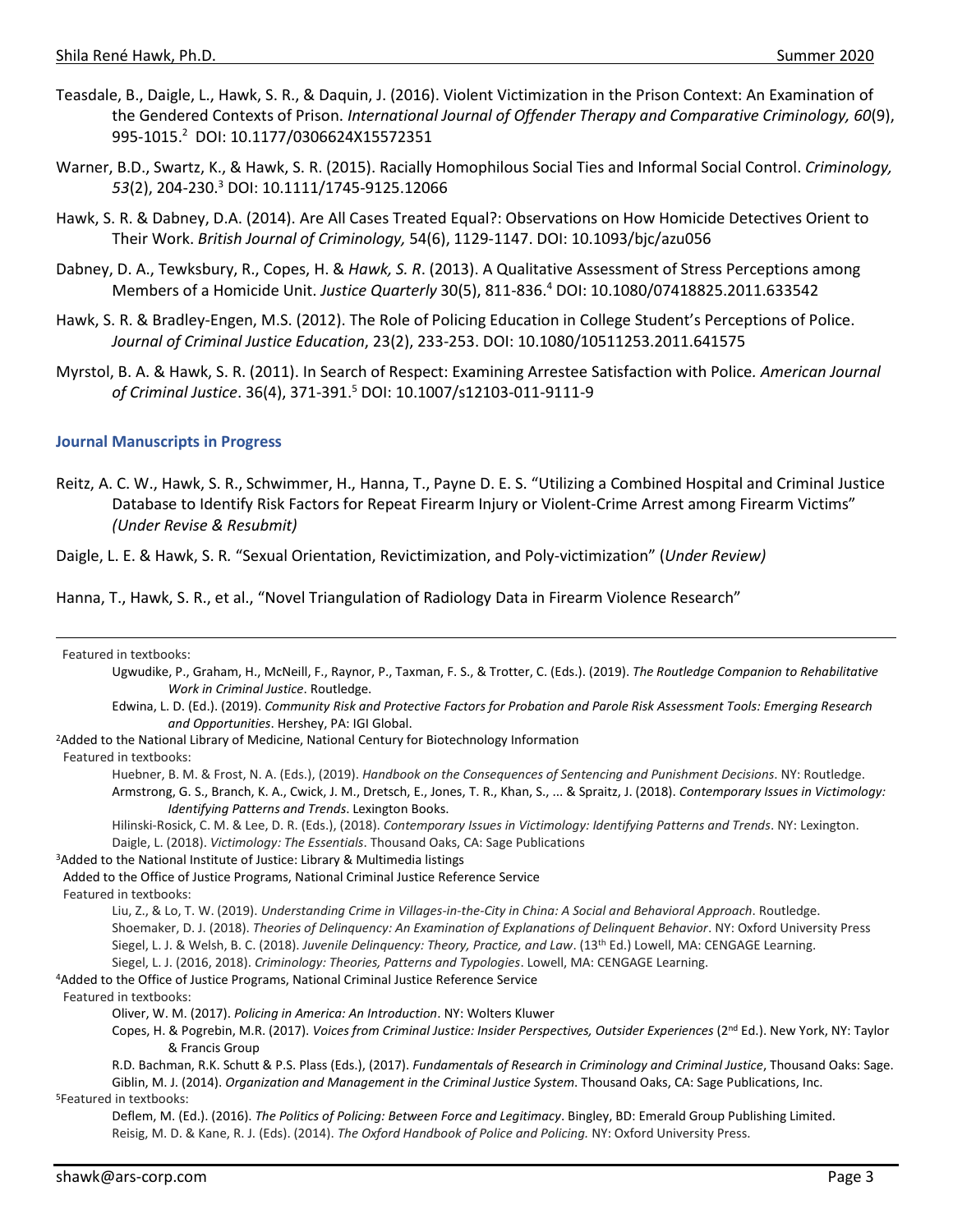Dabney, D.A., Hawk, S. R., Johnson, T., & Giardina, D. "Examining Prior Criminal Justice System Contact among All Persons Party to Potentially Lethal Criminal Events"

McCutcheon, J. C., Corzine, J., & Hawk, S. R. "Firearm Lethality in Drug Market Contexts"

#### **Select Reports**

- Report of Analysis of 911 Calls for Service to Inform Pre-Arrest Diversion and other Expansion Efforts. (2020). Prepared for the Atlanta/Fulton County Pre-Arrest Diversion Initiative.
- Project Safe Neighborhoods: Federal Prosecutions Report. (2020). Prepared for USAO, Northern District of Georgia
- Preliminary Recidivism Analysis of the Atlanta/Fulton County Pre-Arrest Diversion (PAD) Initiative. (2020). Prepared for the City of Atlanta.
- Baltimore Smart Prosecution Initiative: Development and Validation of the Post Arrest Risk Assessment (PARA) Final Report. (2020). Prepared for Office of the State's Attorney for Baltimore City.
- Buford Hwy Project Safe Neighborhoods: 2019 Evaluation Report. (2020). Prepared for the Bureau of Justice Assistance. DOI: 10.13140/RG.2.2.35843.66083
- A Summary of Recidivism Studies of Georgia's Accountability Courts (2020). Prepared for the Council of Accountability Court Judges.
- Project Safe Neighborhoods: Progress Report. (2019). Prepared for the USAO, Southern District of Georgia
- Five Year Arrest Trends Report (2019). Prepared for United States Attorney's Office, Southern District of Georgia

Georgia Prisoner Re-Entry Initiative: Evaluation Report. (2018). Prepared for the Bureau of Justice Assistance

- Atlanta Strategies for Policing Innovation Grant Historical Cohort Analysis: Repeat Firearm Violence Risk Profile. (2018). Prepared for the Criminal Justice Coordinating Council on behalf of the Bureau of Justice Assistance.
- Forty-six County Crime Trends Report (2018). Prepared for U.S. Attorney's Office, Northern District of GA
- An Analysis of Potential Participants in Georgia's Adult Drug Courts and Mental Health Courts the Second "Floor Project." (2018). Prepared for the Council of Accountability Court Judges.
- Program to Interrupt Violence Thru Outreach and Treatment: Pretest Community Survey Findings. (2018). Prepared for the Criminal Justice Coordinating Council on behalf of the Bureau of Justice Assistance.
- PSN Strategy: Target Enforcement Areas Report. (2018). Prepared for the Northern District of GA U.S. Attorney's Office
- CACJ Accountability Courts Matched Comparison Recidivism Analysis. (2018). Prepared for the Council of Accountability Court Judges.
- Atlanta Strategies for Policing Innovation Project: Target Neighborhoods Summary (2018). Prepared for the Criminal Justice Coordinating Council on behalf of the Bureau of Justice Assistance.
- Five-year GA Arrest Trends Report (2017). Prepared for United States Attorney's Office, Northern District of Georgia
- Pathways to Desistance: A Comprehensive Analysis of Juvenile to Adult Criminal Careers. (2017). Prepared for the Georgia Criminal Justice Coordinating Council and the Bureau of Justice Statistics. DOI: 10.13140/RG.2.14175.15525
- Baltimore Smart Prosecution Initiative: Recommendations for a Unified Pretrial Assessment Tool. (2017). Prepared for the Office of the State's Attorney for Baltimore City and the Bureau of Justice Assistance.
- Georgia Board of Pardons and Paroles Sex Offense Guidelines and Risk Assessment Project. (2017). Prepared for the Georgia Board of Pardons and Paroles.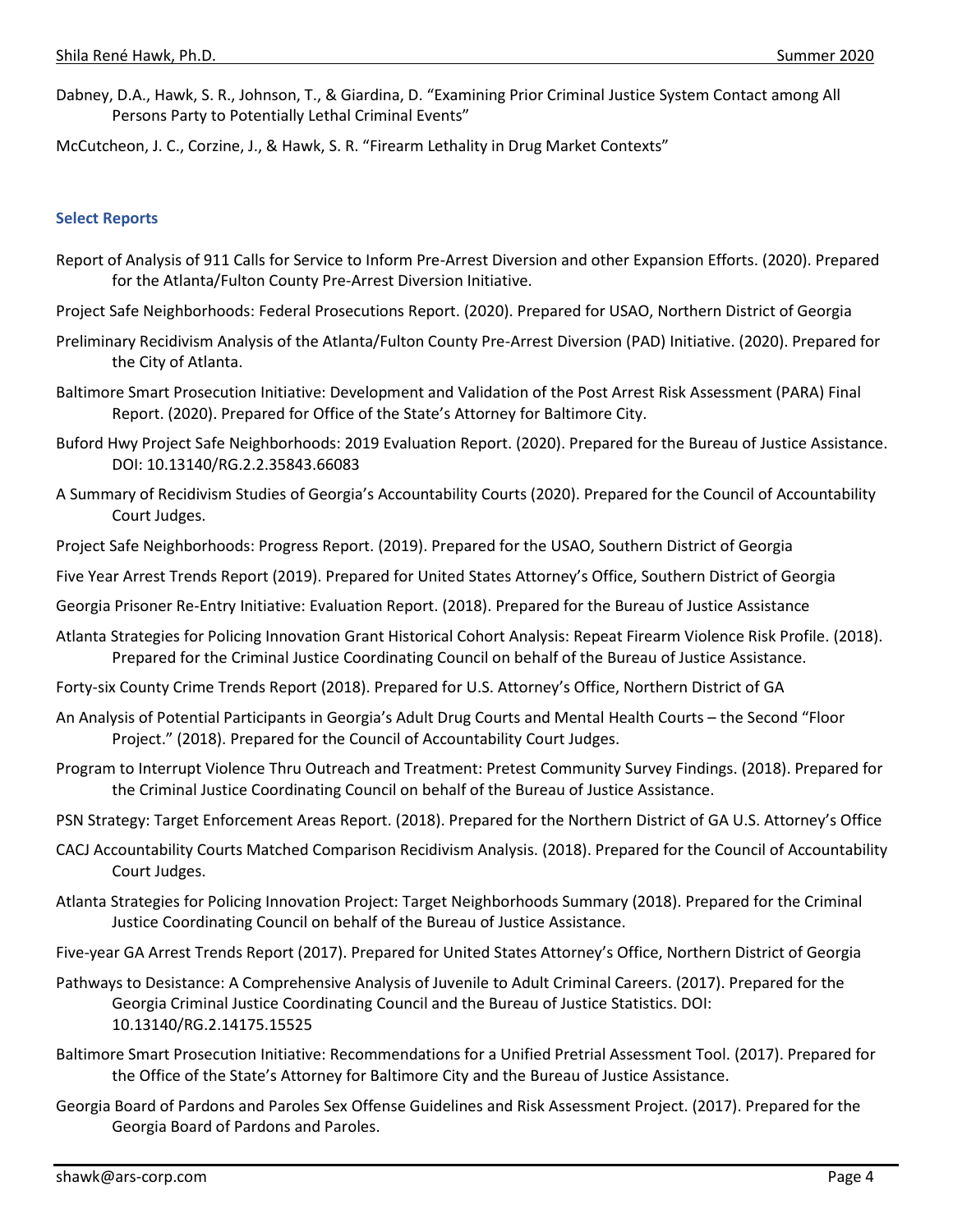- Raising the Age of Juvenile Jurisdiction. (2017). Prepared for the General Government & Public Safety Division, Governor's Office of Planning and Budget.
- Atlanta Strategies for Policing Innovation Grant: Target Neighborhoods Report (2017). Prepared for the Criminal Justice Coordinating Council on behalf of the Bureau of Justice Assistance.
- Georgia Parole Guidelines. (2016). Prepared for the Georgia Board of Pardons and Paroles.
- Atlanta Project Safe Neighborhoods 2016 Evaluation Report." (2016). Prepared for the Georgia Criminal Justice Coordinating Council and the Bureau of Justice Assistance. DOI: 10.13140/RG.2.2.27596.92808
- An Analysis of Potential Participants in Georgia's Adult Drug Courts and Mental Health Courts: The "Floor Project." (2016). Prepared for the Council of Accountability Court Judges.
- Atlanta Project Safe Neighborhoods 2015 Evaluation Report. (2016). Prepared for the Georgia Criminal Justice Coordinating Council and the Bureau of Justice Assistance.
- Justice Reinvestment (JRI) in Grant County, Indiana: Measuring Baseline Probation Recidivism. (2015). Prepared for Grant County, IN Probation Department.

#### **Other Publications**

- Hawk, S. R. (2019). *Examining Police Responses to Homicide: The Promise of Multifaceted Data Collection Approaches*. In Lin Huff-Corzine and Ketty Fernandez (Eds.) Changes in Homicide Patterns and Implications for Research. Proceedings of the 2017 Meeting of the Homicide Research Working Group, in Clearwater FL.
- Moore, J. & Hawk. S. R. (2018). Training for the Atlanta SPI: Being Trauma Informed. SPI Newsletter Issue No. XXVI.
- Hawk, S. R*.* & Jarvis, J. P. (2018). *Reflecting on Recent Homicide Trends and Rate Changes: Patterns and Implication.* In Lin Huff-Corzine and Ketty Fernandez (Eds.) Changes in Homicide Patterns and Implications for Research. Proceedings of the 2017 Meeting of the Homicide Research Working Group, in Memphis TN.
- Meredith, T. & Hawk, S. R. (2016). *Matching – Challenges, Lessons Learned, Final Output*. Prepared for the National Criminal Justice Association Annual National Forum Conference, Philadelphia, PA. Presented by Howard-Lopez, S., Georgia Statistical Analyses Center Director.
- Hawk, S. R. (2015). *A Multi-Method Examination of Homicide Investigations on Case Outcomes*. Dissertation, Georgia State University.
- Hawk, S. R. (2011). Review of the book, "Police Use of Intelligence Networks for Reducing Crime". *Criminal Justice Review*, 36(2), 213-231.
- Hawk, S. R*.* (2010). *College Students' Perceptions of the Police: The Role of Justice Education*. Thesis, University of Arkansas.

#### **Select Awards and Honors**

- Certificate of Merit for Scientific Presentation Award. The American Society of Emergency Radiology (ASER), 2020 Annual Meeting. Hanna TN, Hawk SR, Schwimmer H, Reitz A, Moore J, Gwinn-Villaroel J, Payne D. A Profile of Repeat Firearm Violence: Novel Utilization of Clinical, Radiology, and Criminal Justice Databases
- Professional Profile. In Hough, R. *Criminal Investigations Today: The Essentials*. (2020)., Thousand Oaks, CA: Sage Publications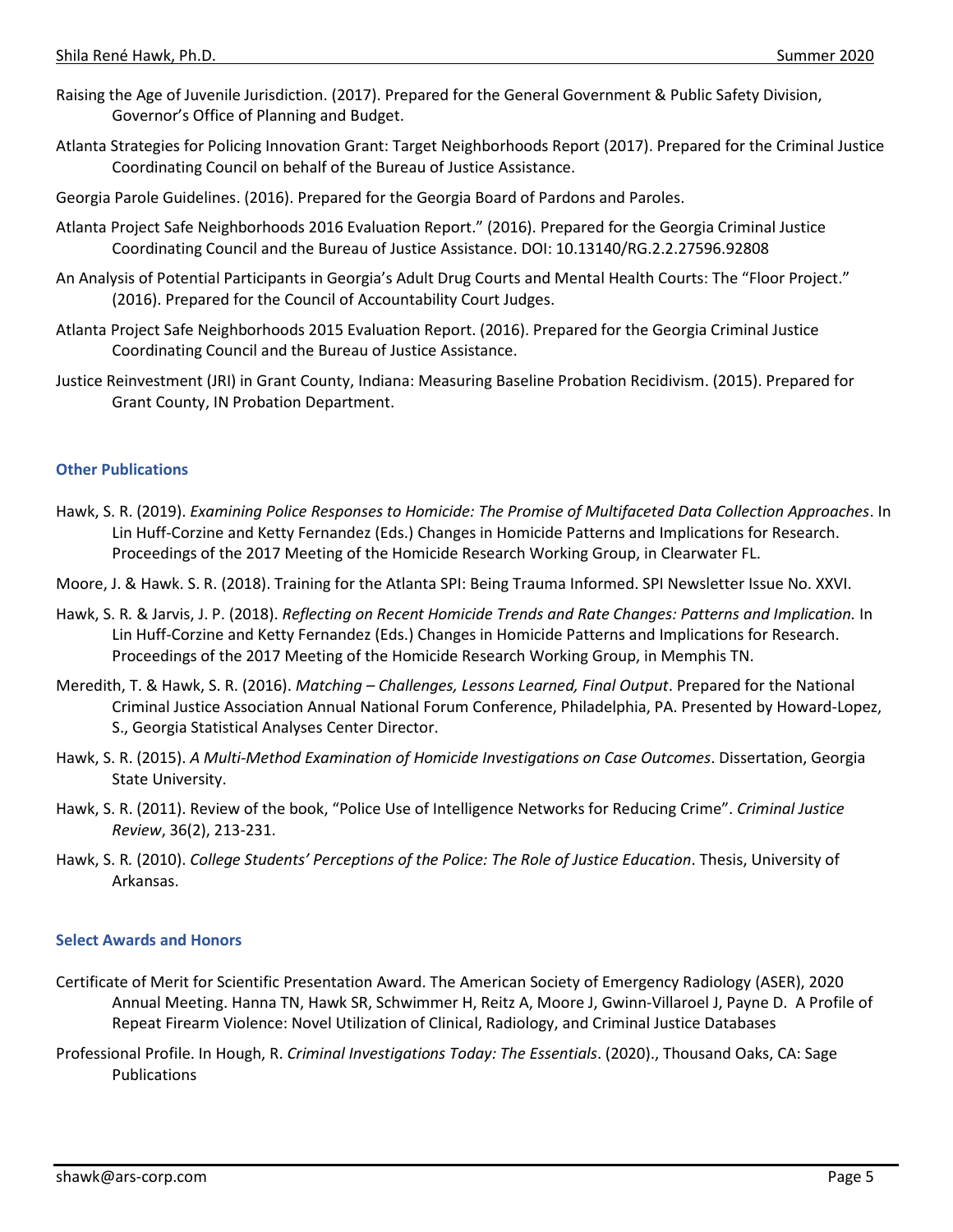- Spotlight. *Graduate Alumni.* University of Arkansas Newsletter. (2019). Currently featured on the Department of Sociology and Criminology webpage at https://fulbright.uark.edu/departments/sociology/studentresources/people-spotlight/alumni-spotlight/shila-hawk.php
- Acknowledgements. Bernhardt., M. *A Qualitative Look at Relationships and Social Support Within Criminogenic Environments*. (2018). Georgia State University, Dissertation.
- Acknowledgments. Hasenbush, A. *HIV Criminalization in Georgia: Penal Implication for People Living with HIV/AIDs.* (2018). Report by The Williams Institute, UCLA School of Law, CA.
- Acknowledgments. Dabney, D. A. & Tewksbury, R. *Speaking Truth to Power: Confidential Informants and Police Investigations*. (2016). University of California Press, Oakland CA.
- Recognition. Georgia State Board of Pardons and Paroles. (2016). Publicized here: https://m.facebook.com/photo.php?fbid=942542385812752&id=769765353090457&set=pcb.94254899914542 4&source=48&refid=13&\_ft\_=top\_level\_post\_id.942548999145424%3Atl\_objid.942548999145424%3Athid.769 765353090457&\_\_tn\_\_=%2B%3D
- Award*. Excellence in Criminal Justice and Criminology Graduate Student Research*. (2015). Andrew Young School of Policy Studies, Georgia State University
- Recognition. Georgia State University, *Department of Criminal Justice and Criminology Newsletter*. (2015). Volume 8, Issue 1
- Urban Fellow. (2011–2015). Georgia State University, Center for the Comparative Study of Metropolitan Growth in the College of Law, annual appointment
- Recognition. Georgia State University, *Department of Criminal Justice and Criminology Newsletter* (2015). Volume 8, Issue 2
- Lifetime Membership. (2014). *Delta Epsilon Iota*, Georgia State University Chapter
- Recognition. Georgia State University, *Andrew Young School of Policy Studies, Dean's Newsletter* (2014).
- Award. *Outstanding Graduate Student.* (2013). Southern Criminal Justice Association, (www.southerncj.org/awards/) \*Highlighted on the Georgia State University, Andrew Young School of Policy Studies webpage (https://aysps gsu.edu/2013/10/17/southern-criminal-justice-association-names-hawk-outstanding-graduate-student-2/). \*Congratulated in the East Atlanta Patch New Article by Peralte Paul. (https://patch.com/georgia/eastatlanta/southern-criminal-justice-association-names-east-lake-residentoutstanding-graduate-student\_a77ab74d)
- Award. *Best Graduate Student Research Paper*. (2013). Department of Criminal Justice and Criminology, Andrew Young School of Policy Studies, Georgia State University
- Recognition. Georgia State University, *Andrew Young School of Policy Studies, Dean's Newsletter* (2013).
- Acknowledgements. Hinkle, J. C., Weisburd, D., Famega, C., & Ready, J. The Problem Is Not Just Sample Size: The Consequences of Low Base Rates in Policing Experiments in Smaller Cities. (2013). *Evaluation Review, 37(3- 4):*213-238*.*
- Recognition. Georgia State University, *Andrew Young School of Policy Studies, Annual Report* (2013).
- Lifetime Membership. (2012). *Alpha Phi Sigma*. Georgia State University Chapter
- Recognition. *Andrew Young School of Policy Studies, Annual Report* (2013). Georgia State University
- Acknowledgments. Jackson., S. M. *Measuring Intervention Success in Countering Terrorism*. (2013). University of Arkansas, Thesis.
- Recognition. *Andrew Young School of Policy Studies, Annual Report* (2010). Georgia State University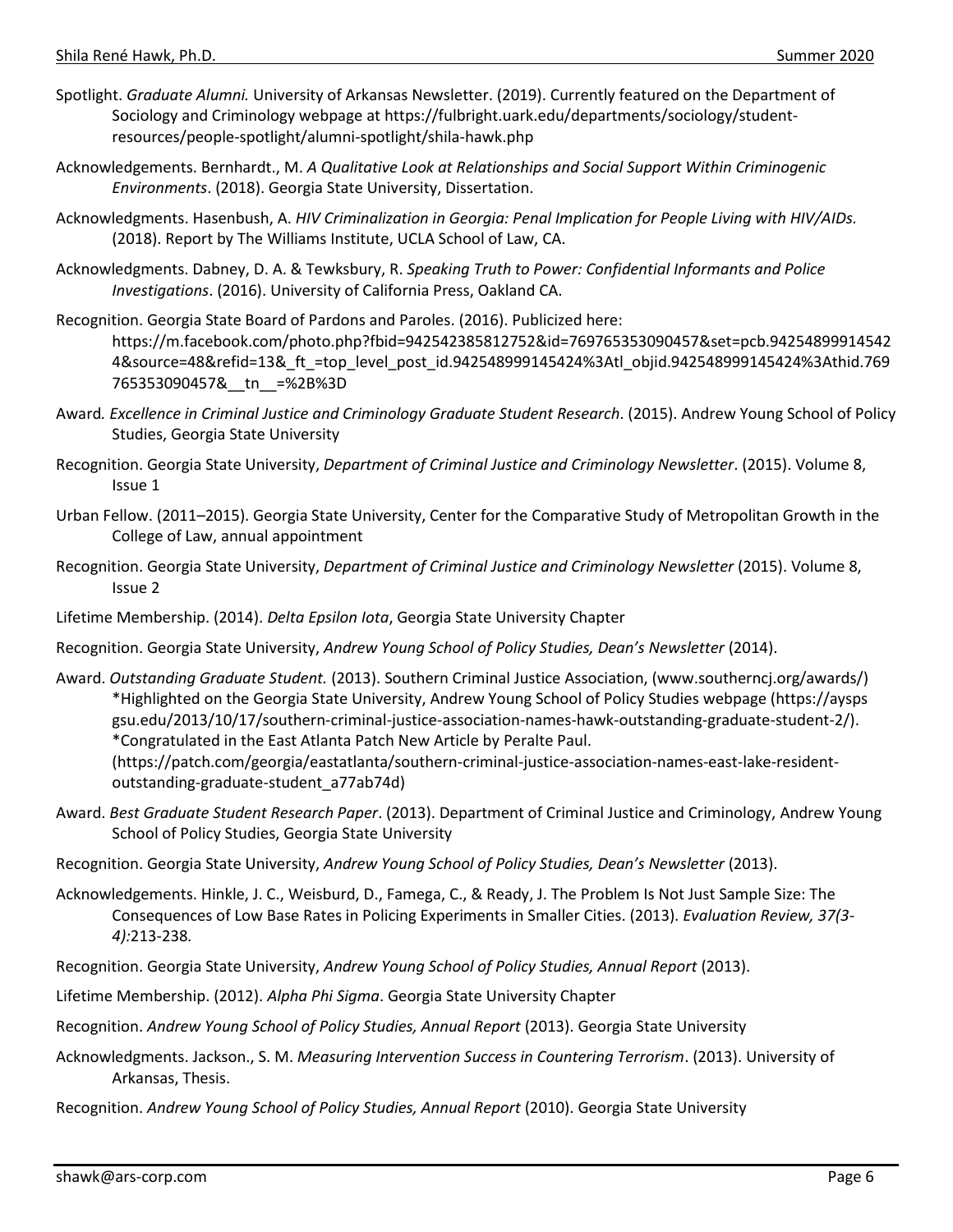Award. *Bernice Jones Outstanding Graduate Student*. (2010). University of Arkansas, Fulbright College of Arts and Sciences, Community and Family Institute Ambassador. *Graduate College Appointment* (2009-2010). University of Arkansas. Award. (2009-2010) *Research Presentations Travel Grant*. University of Arkansas President. (2009-2010). *Alpha Kappa Delta*, University of Arkansas Chapter Representative. (2008-2009, *Alpha Kappa Delta*, University of Arkansas Chapter Letter of Commendation. (2008). University of Arkansas, *Division of Student Affairs, Center for Educational Access* Certificate of Appreciation. (2007). University of Arkansas, Division of Student Affairs, Center for Educational Access Spotlight*. Who's Who among Students in American Universities and Colleges* (2008) Distinction. *The National Scholars Honor Society, Magna Cum Laude*, 2008 Distinction. *Fulbright College of Arts and Sciences Dean's List,* 2007, 2008 Recognition. *The International Library of Poetry*, 2007 Dedication. *National Campaign for Tolerance Wall*, 2006

#### **Select Conference Panels**

- Hawk, S. R., Perez, H. & Hough, R. (**postponed due to COVID-19**). *Research Partnerships and Projects during a Pandemic: Challenges, Changes, and Lessons Learned*. American Society of Criminology annual conference, Washington DC
- Hawk, S. R. (**postponed due to COVID-19**). *Linking Data for Better Rates and Profiles: Using Clinical and Justice System Data to Define Firearm Violence Exposure*. Homicide Research Working Group annual conference, Excelsior Springs, MO
- Sweat Whylly, D. & Hawk, S.R. (**postponed due to COVID-19**). *The Credible Messenger Initiative: Working with Former Offenders to Reduce Gang and Gun Violence.* Project Safe Neighborhood national conference, Dallas TX

------------

- Hanna T. N., Hawk S. R., Schwimmer H., Reitz A., Moore J., Gwinn-Villaroel J., & Payne D. (2020). A Profile of Repeat Firearm Violence: Novel Utilization of Clinical, Radiology, and Criminal Justice Databases. Scientific Oral Presentation. American Society of Emergency Radiology Annual Meeting, Virtual Meeting (due to COVID19 Pandemic).
- Hawk, S. R. & Nelson, D. (2019). *Demonstration of ND-GA Data-Collection* Website. Southeast Region Project Safe Neighborhoods Meeting. Atlanta GA
- Perez, H. & Hawk, S. R. (2019). *Crime Prevention Programs, Data Analyses, Gang Dismantling, and PSN.* Drug Market Intervention Seminar. Las Condes, Chile
- Hawk, S. R., Murray, M., & Heimer, E. (2019). *Use of Research Partners in Violent Crime Reduction*. Gatlinburg Law Enforcement Training annual conference, Gatlinburg TN
- Boatright, L. & Hawk, S. R. (2018). *Research Partners as Team Members: Northern District of GA.* Project Safe Neighborhoods national conference, Kansas City MO
- Boatright, L. & Hawk, S. R. (2018). *Introduction to Focusing on the Most Violent People/Places: NDGA.* Project Safe Neighborhoods conference, Kansas City MO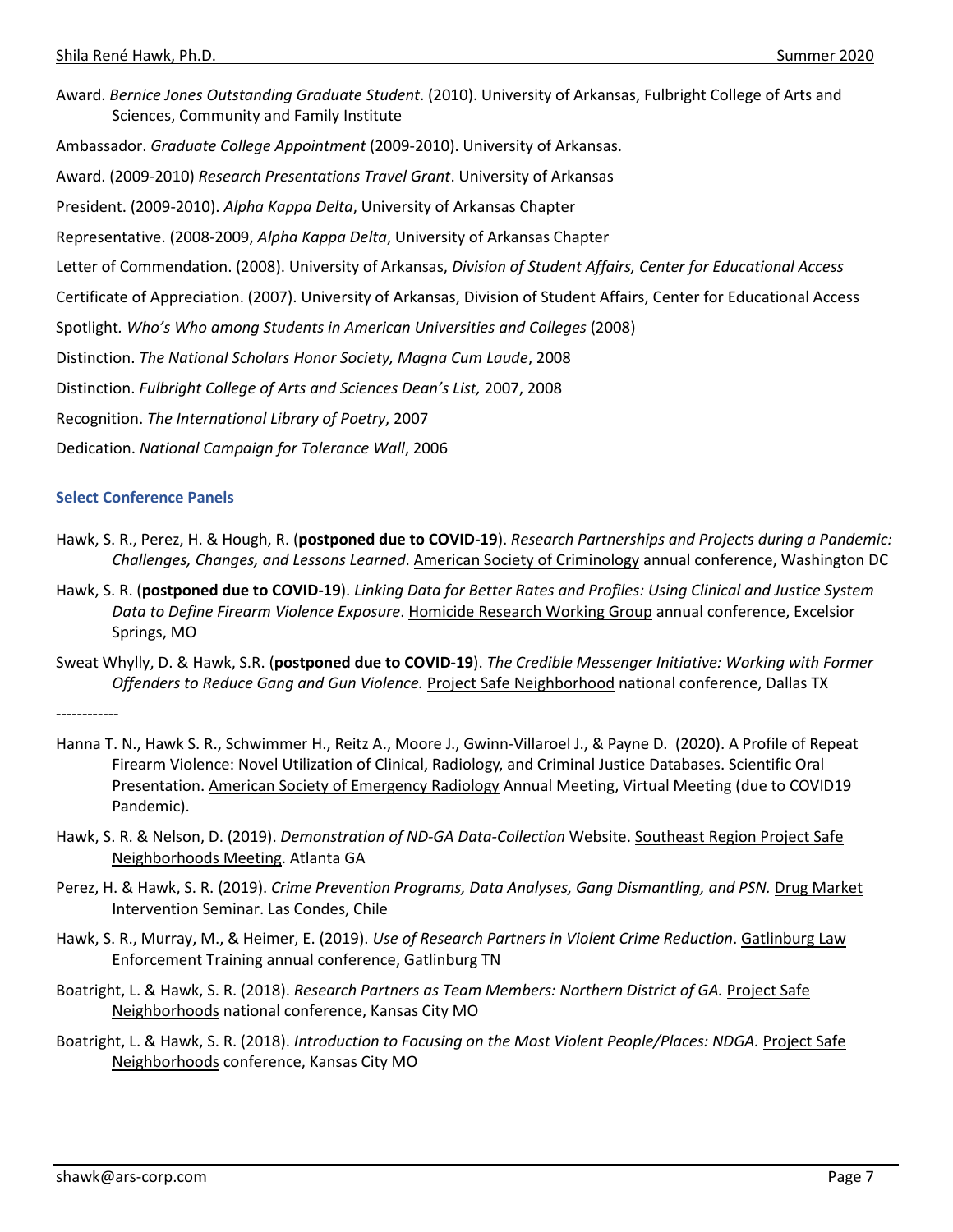- Gwinn-Villaroel, J., Walker, M. D., & Hawk, S. R. (2018). *Atlanta SPI Program to Interrupt Violence thru Outreach and Treatment (PIVOT): Police Data Analyses and Fieldwork Efforts to Reduce Shootings*. American Society of Criminology annual conference, Atlanta GA
- Murray, M., Heimer, E., & Hawk, S. R. (2018). *Brookhaven Project Safe Neighborhoods 2016 – 2018 Results.* American Society of Criminology annual conference, Atlanta GA
- Hawk, S. R. (2018). *Examining Police Responses to Homicide: The Promise of Multifaceted Data Collection Approaches.*  Homicide Research Working Group annual conference, Clearwater FL
- Hawk, S. R. (2017). *A Hospital and Police Department Coordinated Violence Interruption Program in Atlanta*. American Society of Criminology annual conference, Philadelphia PA
- Jarvis, J. P., Hawk, S. R., Regoeczi, W. & Mancik, *A.* (2017). *Crime Trends in U.S. Cities: Academic and Practitioner Viewpoints.* American Society of Criminology annual conference, Philadelphia PA
- Shepherd, M., Moore, J. C., Hawk, S. R. (2017). *PIVOT (Program to Interrupt Violence thru Outreach & Treatment) Atlanta.* Strategies for Policing Innovation conference, Arlington VA
- Hawk, S. R. & Jarvis, J*.* (2017). *Reflecting on Recent Homicide Trends and Rate Changes: Patterns and Implications*. Homicide Research Working Group annual meeting, Memphis TN
- Hawk, S. R. (2017). *Using Agency Databases to Answer Research Questions: It's More Complicated than Supposed*. Academy of Criminal Justice Sciences annual conference, Kansas City MO
- Meredith, T. & Hawk, S. R. (2016). *Supervision Intensity on Parole Failures: The Role of Home Visits*. American Society of Criminology annual conference, New Orleans LA
- Hawk, S. R. & Dabney, D. A. (2015). *Was It Worth It?: An Examination Of Adding Investigator Interviews To Case File Data In Homicide Clearance Research*. American Society of Criminology annual conference, Washington DC.
- Dabney, D.A. & Hawk, S. R. (2015). *Bones vs. Whodunits: Factors that Predict Clearance of Simple and Complex Homicide Cases.* Southern Criminal Justice Association annual conference, Charleston SC
- Daigle, L. E. & Hawk, S. R. (2015). *Recurring Victimization and Sexual Orientation: Extent and Risk Factors*," European Society of Criminology, Porto Portugal
- Hawk, S. R. & Dabney, D. A. (2014). *A Multi-method and Multilevel Examination of Homicide Investigations on Case Outcomes*. American Society of Criminology annual conference, San Francisco CA
- Dabney, D. A., Tewksbury, R., Copes, H. & Hawk, S. R. (2014). *A Qualitative Assessment of Stress Perceptions among Members of a Homicide Unit*. (Special invitation). Justice Quarterly Editor's Showcase at the Academy of Criminal Justice Sciences annual conference, Philadelphia PA
- Hawk, S. R., Hinkle, J. C. & Dabney, D. A. (2012). Does Evidence Type Impact Criminal Justice System Throughput?: An Analysis of Case Processing in Five U.S. Jurisdictions. Southern Criminal Justice Association, Atlantic Beach FL
- Dabney, D. A. & Hawk, S. R. (2012). *Examining Prior Criminal Justice System Contact among All Persons Party to Potentially Lethal Criminal Events*. American Society of Criminology annual conference, Chicago IL
- Warner, B. D., Swartz, K., & Hawk, S. R. (2012). *Racial Homophily in Social Networks and Informal Social Control*. American Society of Criminology annual conference, Chicago IL
- Hawk, S. R., Teasdale, B., & Daigle, L*.* (2011). *Violent Victimization in Prison: The Role of Individual and Contextual Factors.* American Society of Criminology annual conference, Washington DC
- Hawk, S. R. & Dabney, D. A. (2011). *Are All Cases Treated Equal?: Observations on How Homicide Detectives Orient to Their Work*. Southern Criminal Justice Association annual conference, Nashville TN
- Dabney, D. A., Tewksbury, R., Copes, H. & Hawk, S. R. (2011). *A Qualitative Assessment of Stress Perceptions among Members of a Homicide Unit*. Academy of Criminal Justice Sciences annual conference, Toronto, Canada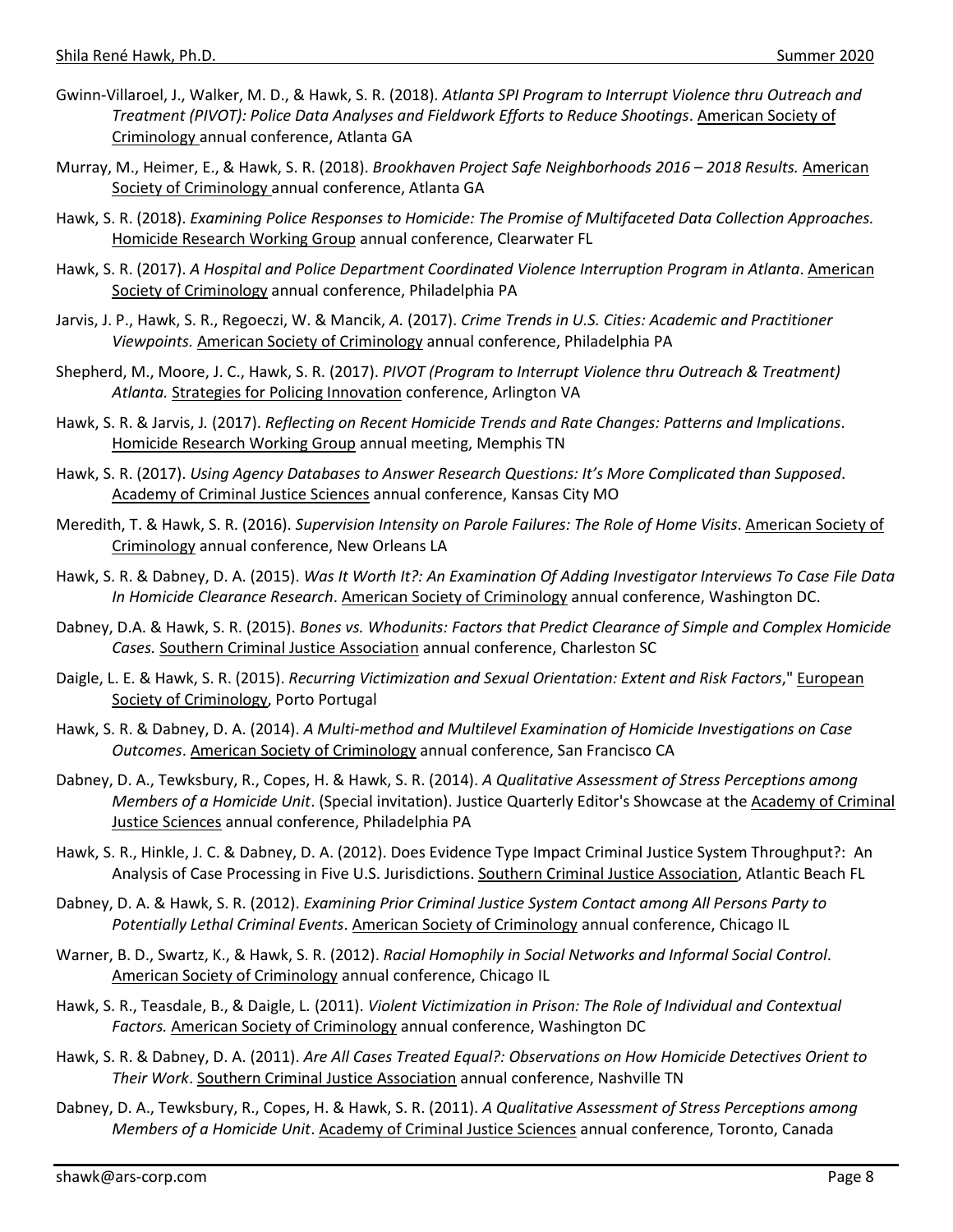- Hawk, S. R. *College and Cops: The Role of Justice Education on Perceptions of Police*. (2010). Academy of Criminal Justice Sciences annual conference, San Diego CA
- Hawk, S. R. & Myrstol, B. A. (2009). *In Search of Respect: An Examination of Arrestee Assessments of Police Fairness*. Academy of Criminal Justice Sciences, Boston MA

#### **Select Conference Roundtables**

- Chair & Discussant. (2018). *Victimizations, Violence, and Crime Prevention.* American Society of Criminology annual conference, Atlanta GA
- Discussant. (2017). *Making Smart Policing Happen: Facing Challenges in Police Agency Organizational Change. American* Society of Criminology annual conference, Philadelphia PA
- Discussant. (2015). Police Responses to Crime: Considering the Evidence -Base Relative to Clearance Processes. American Society of Criminology annual conference, Washington DC.

#### **Select Conference Posters**

- Hanna, T., Hawk, S. R., Schwimmer, H., Reitz, A., Moore, J. Gwinn-Villaroel, J., & Payne, D. (2020). *Triangulation of Clinical, Radiology, and Justice Systems Data to Understand the Risk of Recurrent Firearm Violence.* American College of Radiology conference, Washington DC. DOI: 10.13140/RG.2.2.14282.18884
- Daigle, L. E. & Hawk, S. R. (2018). *Reporting Victimization to the Police and Others: What Role does Sexual Orientation Play?* European Society of Criminology annual conference, Sarajevo Bosnia.
- Scott, S., Moore, J., Smith, R., Hawk, S. R., Mays, E., & Johnson, *A.* (2018). *Program to Interrupt Violence thru Outreach and Treatment Atlanta: A Cross-Sectoral Approach to Addressing Firearm Violence*. American Public Health Association annual meeting & Expo, San Diego CA. DOI: 10.13140/RG.2.2.17637.63201
- Hawk, S. R., Warner, B. D., & Swartz, K. (2013). *Racial Homophily in Social Networks and Informal Social Control*. (Special Invitation). Andrew Young School Public Service & Research End Event, Atlanta GA.
- Hawk, S. R. & Bradley-Engen, M. S. (2012). *The Role of Policing Education in College Student Satisfaction with Police*. Presented in the Journal of Criminal Justice Education research showcase at the Academy of Criminal Justice Sciences annual conference, New York NY.

#### **Select Professional Development (webinar trainings excluded) & Certifications**

- Institutional Review Board Human Subjects Certifications (full board of Social Science Panel renewals & Health Insurance Privacy and Portability Act Compliance Certifications renewal). 2020
- EVERFI Certifications in the following courses: Data Security & Privacy 2.0 Built in Forge 2019," "Managing Bias. Accommodating Disabilities (EDU-US)," "Code of Conduct: Workplace Conduct (HE)," and "Brides: Building a Supportive Community". 2020
- Dark Web & Cryptocurrency Summit presented by the Federal Reserve Bank. Hosted by the USAO NDGA. 2019
- The Realities of Organized Crime Symposium. Hosted by the Northern, Southern, and Middle District USAOs, the Prosecuting Attorney's Council, and Georgia Gang Investigators Association. 2019
- Georgia Gang Investigators Association Training Conference and Accreditation. 2019
- Atlanta Police Collective Efficacy Training and Technical Assistance by Dr. Craig Uchida and Ms. Shellie Solomon. Funded by the Bureau of Justice Assistance, Strategies for Policing Innovation. 2019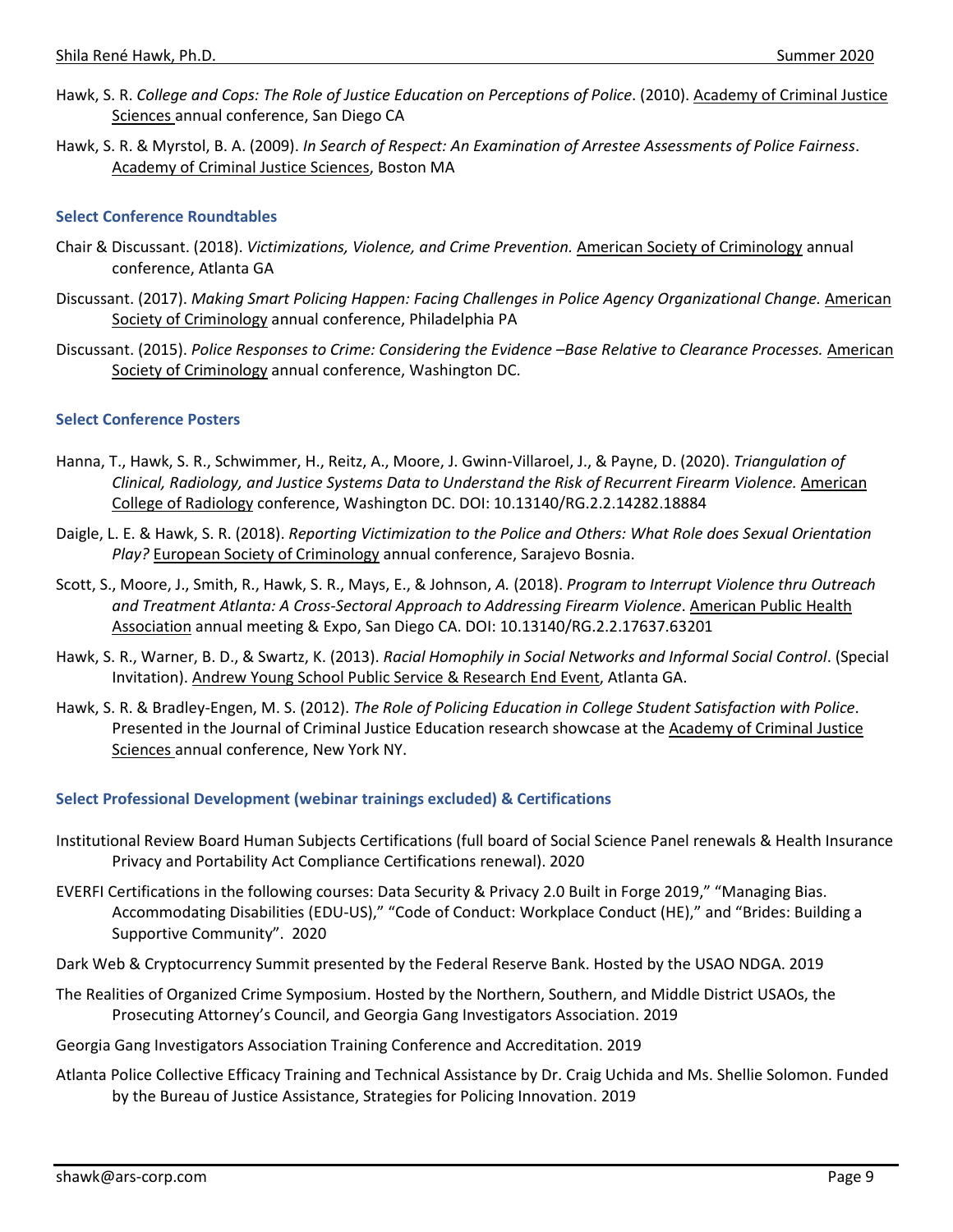- The Smart Suite Researcher Practitioner Fellows Academy, Presented by the Bureau of Justice Assistance, and the School of Criminal Justice at Michigan State University. 2018
- Georgia Gang Investigators Association Training Conference and Accreditation. 2018
- Strategies for Policing Innovation, Training and Technical Assistance: San Francisco's Wraparound Project Peer Exchange, supported by CNA, Inc. 2018
- Strategies for Policing Innovation Meeting, Presented by the Bureau of Justice Assistance and CNA, Inc., 2017
- Media Training Workshop. Presented by the Academy of Criminal Justice Sciences. 2017
- Annual Conflict Resolution Symposium: Restorative Justice Training. Presented by the Office of the Ombudsperson at Georgia State University. 2016
- Predictive Analytics: Modeler Workshop. Presented by IBM, Inc. 2016
- Solving Policing Challenges in a Digital World: Policing & Investigations Electronic Systems Training. Presented by NICE, Inc. 2016
- Conducting Cost-Benefit Analysis for Reducing Recidivism. Hosted by the Bureau of Justice Assistance, National Training and Technical Assistance Center. 2016
- Collaborative Institutional Training Initiative (CITI Program): Institutional Review Board Human Subjects Certifications full board of Social Science Panel (renewals) & Health Insurance Privacy and Portability Act Compliance Panel with Biomedical Responsible Conduct. 2016
- What Works and What Matters in Policing presented by the National Institute of Justice at the annual International Association of Chiefs of Police Conference Law Enforcement Education & Technology Exposition. 2015
- Skill-Based Practitioner Training Program in Injury and Violence Prevention: Planning and Evaluating. Presented by the Emory Center for Injury Control. 2014
- Evidence-Based Policing Leadership Training for Supervisors. Sponsored Invitation. Presented by the Center for Evidence-Based Crime Policy, George Mason University. 2014
- Persevering and Publishing in Graduate School and Beyond, Claire Renzetti. Presented by the Andrew Young School of Policy Studies, Georgia State University. 2013
- Using Facebook to Recruit Hard-to-Reach Population. Hosted by the Emory Center for Injury Control Social Media Series, Emory University School of Medicine. 2013
- Drafting Manuscripts for Publication and Grant Writing Workshops. Presented by Andrew Young School of Policy Studies, Georgia State University. 2012
- Economic Evaluation Workshop. Presented by the ECIC, Emory University School of Medicine. 2012
- Social Network Analysis Training. Presented by Andrew Papachristos. Hosted by the Chicago Police Department. 2012
- Hierarchical Linear Modeling Training. Presented by Brent Teasdale, Department of Criminal Justice and Criminology, Georgia State University. 2011
- Injury Data Workshop, Presented by the Emory Center for Injury Control (ECIC) and Georgia Department of Public Health, Emory University School of Medicine. 2011
- The Forum on Youth Violence: A Strategic Response to Gangs and Guns. Funded by the Governor's Criminal Justice Coordinating Council, Georgia State University, and the Atlanta Police Department. 2010
- Collaborative Institutional Training Initiative (CITI Program) Certifications: Full Social Science Panel with courses in Administrators Responsible Conduct, Human Subjects, Humanities Responsible Conduct, IRB References, Conflict of Interest, Community-Engaged Research, and Social & Behavioral Responsible Conduct. 2010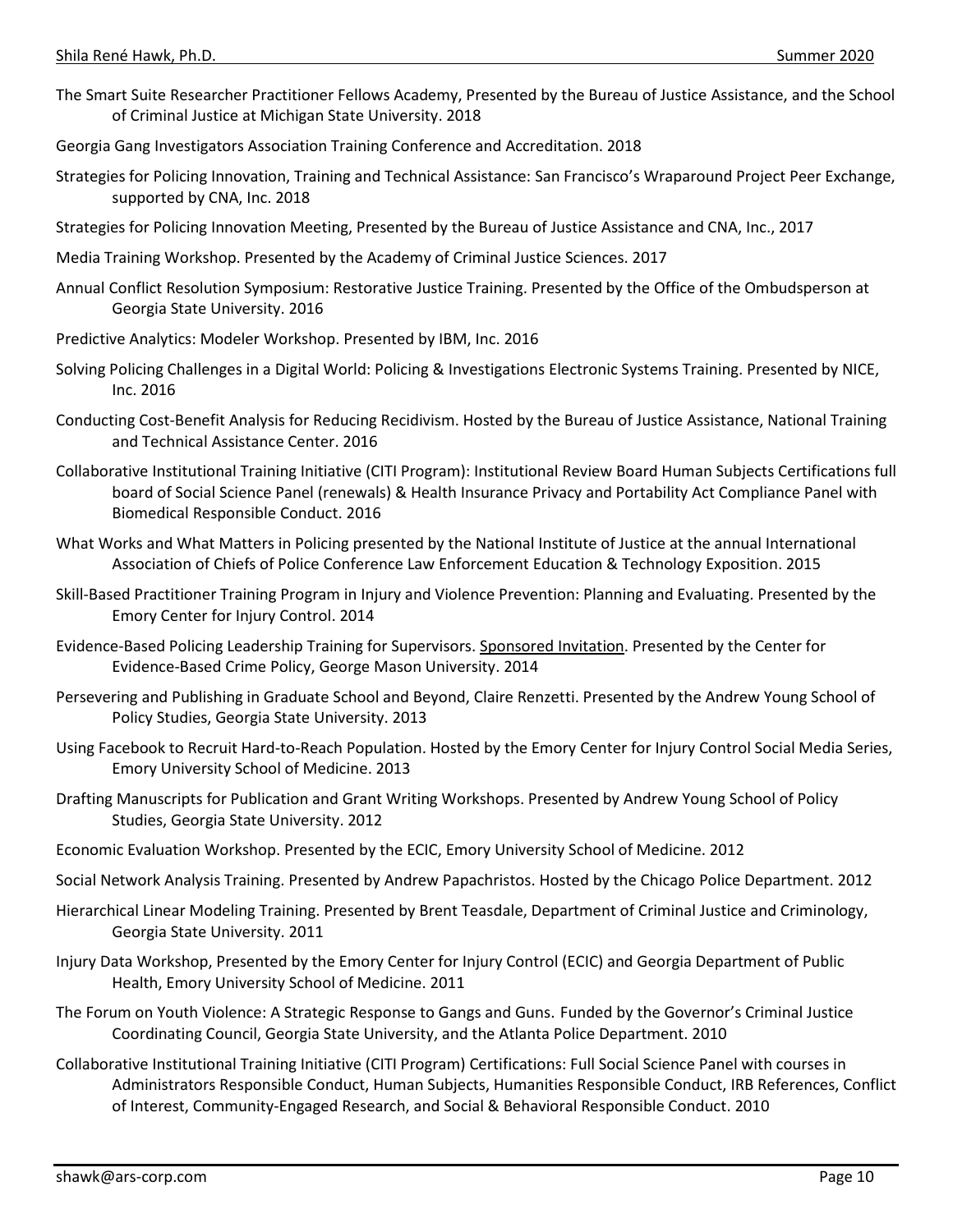- The Big Event: Every Student Prepared for a Successful Life and Career. Presented by the Career Development Center, University of Arkansas. 2009
- Teaching and Faculty Support Center Seminar. Presented by the Wally Cordes Teaching and Faculty Support Center, University of Arkansas. 2009
- Workshop for Teaching Assistants. Presented by the Teaching Assistant Effectiveness Advisory Committee, University of Arkansas. 2009
- Women in Academia Seminar. Presented by Information Systems. Hosted by the University of Arkansas Graduate Student Association. 2008
- Graduate Student Professional Learning Series on the Responsible Conduct of Research University of Arkansas Research Ethics Certification. 2008

#### **Select Professional Service**

#### Ongoing

- − Ad Hoc Journal Reviewer
	- Homicide Studies
	- Criminal Justice and Behavior
	- Justice Quarterly
	- Criminal Justice Review
	- Criminal Justice Studies
	- Journal of Criminal Justice
	- − Editorial Board Member. Homicide Studies (since 2018)
- − Homicide Research Working Group (since 2016):
	- Discussant. Annual Conference
	- Chair. Nominations and Elections Committee
	- Member. Annual Program Committee
	- Member. Practitioners Committee
	- Volunteer. ASC conferences outreach & merchandise booth
- Special invitation Guest Speaker. (since 2018). *Careers in Non-Academic Settings: Applied Researchers*.
- Mentor. Graduate Students (since 2010)
	- (e.g., Emory University, University of Central Florida, University of Kentucky, University of Memphis,
	- Georgia State University, University of Delaware, Northwestern University, University of Arkansas) − Research Consultant. Police Departments (since 2009)
		- (currently includes the following GA Agencies: Atlanta, DeKalb County, Chamblee, Brookhaven, LaGrange, Clayton County, Henry County, Savannah, South Fulton, Augusta, Macon-Bibb, Albany) (prior departments located in Massachusetts, California, Arkansas, and the countries of Chile and Canada)

### **Delivered**

Trainer. (2020). National Public Safety Partnership: Harris County, TX

Subject Matter Expert. (2020) Presidential Commission on Law Enforcement

Consultant. (2020) US Attorney's Office, Southern District of California

- Trainer. (2019) DMI Program, hosted by the Association of Municipalities for the Security of the East Zone and the Public Safety Las Condes Municipality. Santiago, Chile
- Trainer. (2019) Credible Messenger Boot Camp, hosted by U.S. Attorney's Office, Northern District of GA

Trainer. (2019) SPI Webinar: Taking Collaboration to the Next Level. Hosted by CNA on behalf of the BJA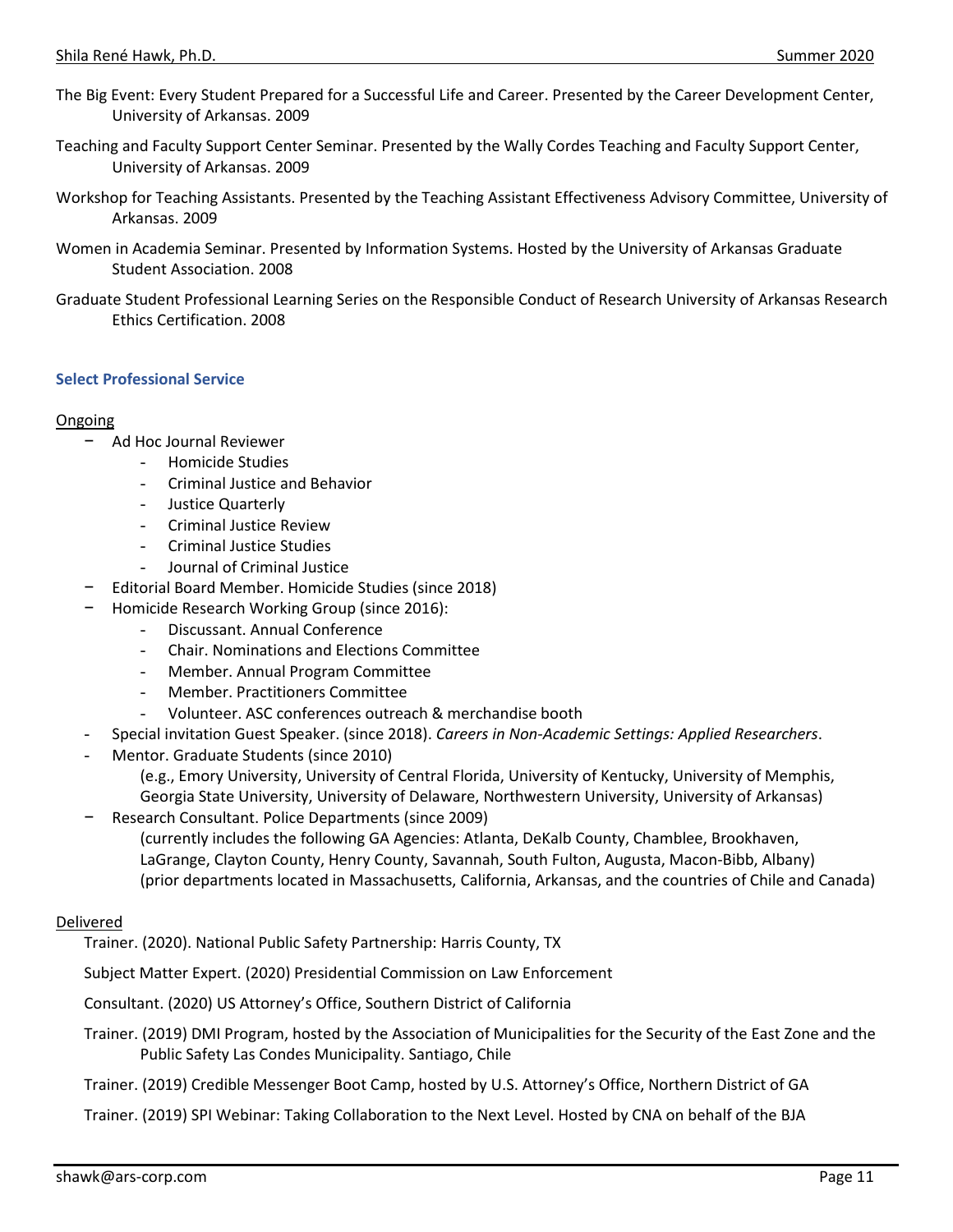Consultant. (2019) Juniper Productions. ATL Homicide: Season 2

Consultant. (2019) Center for Applied Research and Education, Middle Georgia University

Consultant. (2019) US Attorney's Office, Alaska District

- Trainer. (2018) Las Condes Drug Market Intervention Training, hosted by the USAO and MSU in Atlanta GA. (Summary posted on MSU webpage: https://cj.msu.edu/psn-2018/)
- Special invitation Guest Speaker. (2018) FY 17 Strategies for Policing Innovation sites. Presented at the National Meeting in Washington, DC.
- Consultant. (2017) Center for American Progress
- Volunteer. (2015) American Society of Criminology Division of Corrections and Sentencing, Conference Outreach
- Volunteer. (2014) Student Support Services Day, Georgia State University, Dept. of Criminal Justice and Criminology
- Volunteer. (2014) New Graduate Student Orientation Fair. Georgia State University, Dept. of Criminal Justice and Criminology
- Volunteer. (2013) "Hunger and Homelessness Week" by the Safe House Outreach and Georgia State University Leadership Office,
- Book Review Editor. (2011–2012) International Criminal Justice Review

Book Review Editor. (2011–2012) Criminal Justice Review

Supervisor. (2010) "Sociology as a Career," the Arkansas High School Students Project

Judge. (2010) Graduate Research Opportunities Forum, University of Arkansas, Graduate College

Volunteer. (2010) Abstract to Contract, poster presentation competition, University of Arkansas, Graduate College

Panelist. (2010) Graduate School Seminar, University of Arkansas, Graduate College

- Examiner. (2009) Hispanic Graduate Student Focus Group for the Graduate College Data Collection Project, University of Arkansas, Graduate College
- Volunteer. (2009) Cobblestone Project: 1287 Homeless Event, Northwest Arkansas United Way and University of Arkansas
- Representative. (2009) Juneteenth Celebration at the Jones Center for Families. University of Arkansas

Data Collection Team Leader. (2009) Northwest Arkansas Homelessness Initiative Census. University of Arkansas

#### **Teaching Experience:** *University of Arkansas*

2018 - Present [\(webpage\)](https://fulbright.uark.edu/departments/sociology/people/index/uid/shawk/name/Shila+Rene+Hawk/)

Instructor. Victimology, 3063 (online sections). Dept. of Sociology & Criminology Instructor. Criminological Theory, 3023 (online sections). Dept. of Sociology & Criminology Instructor. Introduction to Criminal Justice, 2003 (online sections). Dept. of Sociology & Criminology

2010

Instructor. Graduate Applied Data and Analysis Laboratory, 5311L. Dept. of Sociology & Criminal Justice Instructor. Social Data and Analysis Laboratory, 3301L. Dept. of Sociology & Criminal Justice

#### 2009

Instructor. Social Data and Analysis Laboratory, 3301L. Dept. of Sociology & Criminal Justice Consultant. SPSS Data Management and Statistics. Dept. of Higher Education Assistant. Criminology, 3023. Dept. of Sociology & Criminal Justice Assistant. Police and Society, 3043. Dept. of Sociology & Criminal Justice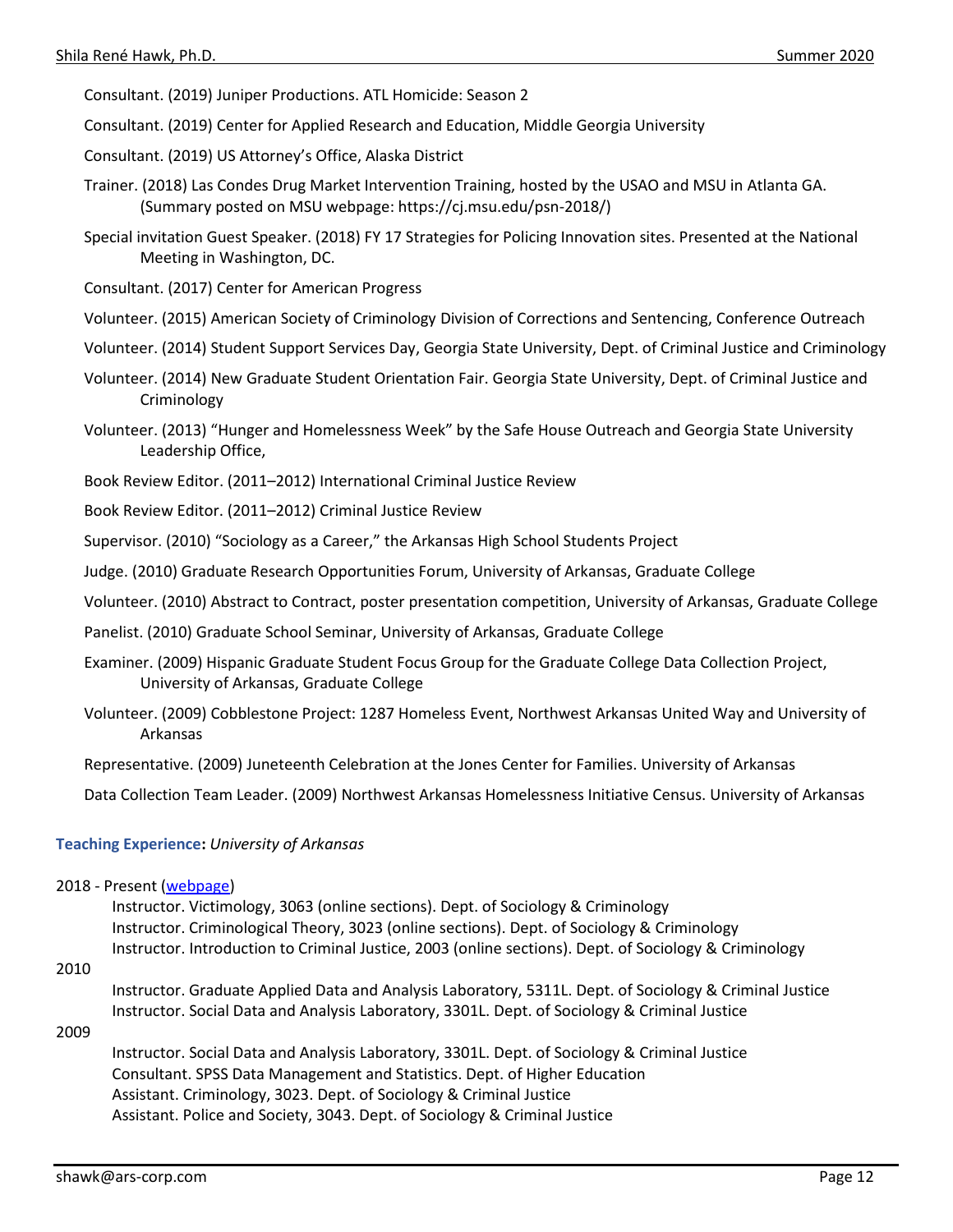2008

Assistant. Police and Society, 3043. Dept. of Sociology & Criminal Justice Assistant. Criminology, 3023. Dept. of Sociology & Criminal Justice

#### Continued Examples of ARS Collaborations: *Completed Projects*

- Research Partner to the United States Attorney's Office, Northern District of Georgia. (2019-2020). Funded by the Department of Justice.
- Sacramento Jail Project. (2019-2020). Funded by The Carey Group.
- Alabama Computer-based Criminal Justice Forecast Model (to Support Prison Reform). (2019). Funded by the Alabama Sentencing Commission
- A Specialized Life Sentenced Offender Risk Instrument. (2019). Funded by the GA State Board of Pardons and Paroles
- Recidivism Study Replication. (2019). Funded by the Council of Accountability Court Judges of Georgia
- Testing and Validation of the Baltimore Unified Pretrial Risk Assessment. (2018-2019). Funded by the Baltimore State's Attorney's Office.
- Research Partner to the United States Attorney's Office, Northern District of Georgia. (2018-2019). Funded by the Department of Justice.
- The Next Generation Assessment Revalidation. (2018-2019). Funded by the Georgia Department of Corrections
- SMART Custody Phase 1 Evaluation. (2018-2019). Funded by the Georgia Department of Corrections
- Research Partner of the United States Attorney's Office, Southern District of Georgia for Project Safe Neighborhoods. (2018-2019). Funded by the Department of Justice.
- Parole Process Flow Analysis. (2018-2019). Funded by the Georgia Board of Pardons & Paroles
- Institutional Simulation Forecast Model Revisions. (2018-2019). Funded by the Tennessee Department of Corrections
- Quarterly Georgia Arrest Reports for the United States Attorney's Office, Northern District of Georgia. (2018). Funded by the Department of Justice.
- Developing a Parole Violation Sanctioning Matrix. (2018). Funded by the Georgia Board of Pardons & Paroles
- Evaluation of Peer Review and Verification Process. (2017-2019). Funded by a National Institute of Justice grant awarded to the Georgia Bureau of Investigations Division of Forensic Science
- Assessing the Impact of Georgia's Juvenile Justice Incentive Grant (JJIG) Program. (2017-2018). Funded by the Criminal Justice Coordinating Council
- Accountability Courts Matched Comparison Recidivism Study. (2017-2018). Funded by the Council of Accountability Court Judges of Georgia
- Sex Offender Specific Georgia Release Guidelines Grid Development. (2017-2018). Funded by the Georgia Board of Pardons & Paroles
- Exploring the Development of an NGA-Like Risk/Needs Measure for use in Accountability Courts. (2017-2018). Funded by the Council of Accountability Court Judges of Georgia
- Buford Hwy Project Safe Neighborhoods. (2016-2019). A Violent Gang and Gun Crime Reduction Program funded by the Bureau of Justice Assistance award to the City of Brookhaven, GA.
- Updating the Georgia Department of Community Supervision Automated Supervision Risk Assessment. (2016-2018). Funded by the Georgia Board of Pardons & Paroles